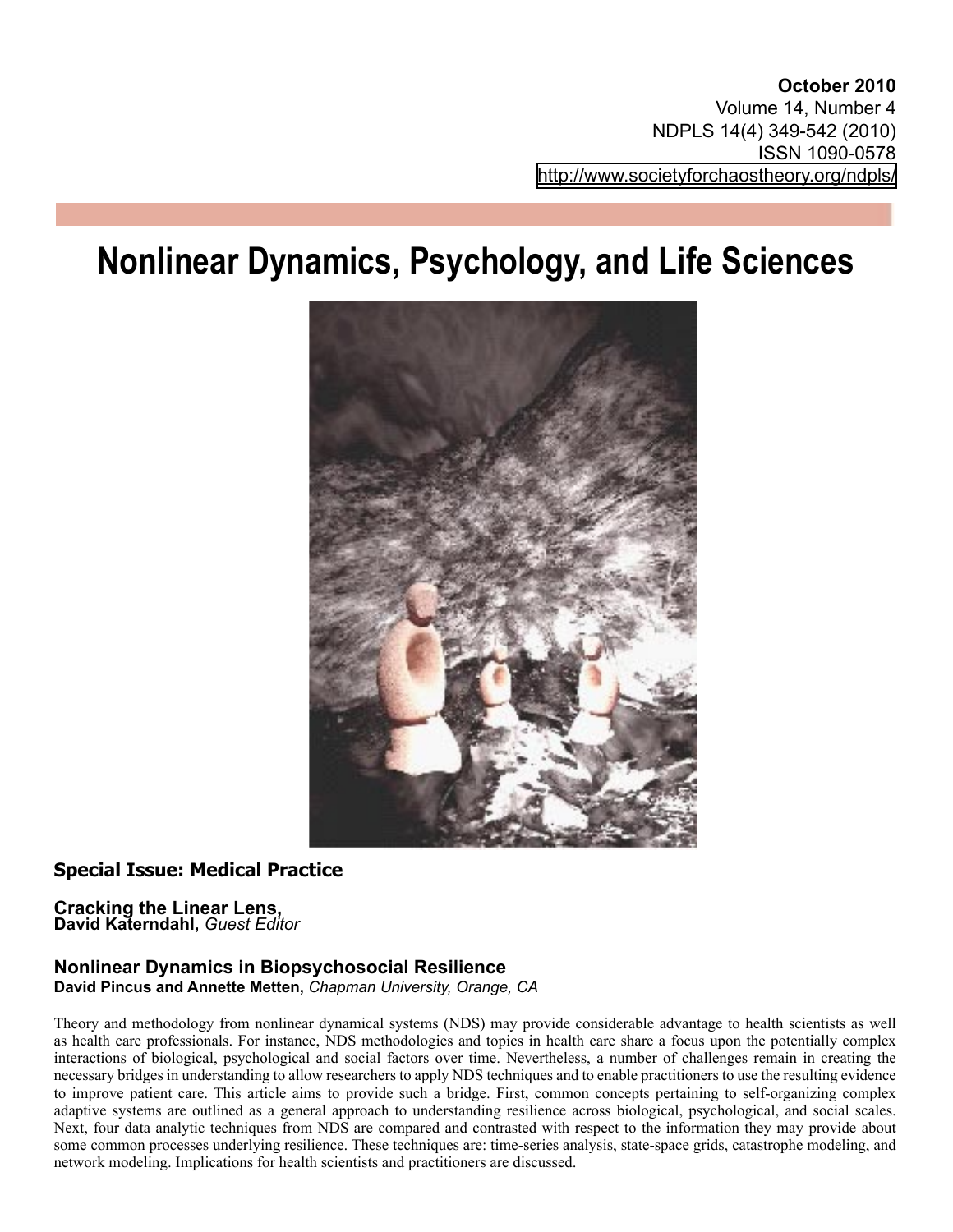#### **Homeobios: The Pattern of Heartbeats in Newborns, Adults, and Elderly Patients Hector Sabelli and Atoor Lawandow,** *Chicago Center for Creative Development*

HRV has been found useful in the study of cardiological illness in adults and elders, as well as in monitoring prenatal health. Twentyfour hour Holter recordings of R to R intervals (RRI) in healthy newborns, adults, and elderly persons were analyzed with statistical, chaos, and recurrence methods. In persons of all ages, RRI series showed relative stability (as expected in homeostatic regulation), patterned daily changes in heart rate, evidence of causality or "determinism" (nonrandom pattern of the series of differences), and non-periodic irregular variations within limits, suggesting chaos. In addition, novel methods of analysis reveal creative features that are absent in chaotic attractors but found in bios, a non-stationary process that is generated mathematically by recursions of bipolar feedback (chaotic bios) or by the addition of sine waves. Wavelet and recurrence plots demonstrate time-limited patterns (e.g. clustering of recurrences in organized complexes) that follow each other in time indicating temporal complexity, in contrast to the temporal uniformity of chaotic attractors and of random changes. Recurrence quantification demonstrates less recurrence isometry than copies randomized by shuffling (novelty), and more consecutive isometries than shuffled copies indicating causal order. Statistical analyses demonstrate asymmetric distribution and diversification (increase in variance with the duration of the series analyzed) in contrast to convergence to an attractor. These studies indicate that the normal pattern of HRV is both homeostatic and biotic. A biotic pattern with homeostatic features (homeobios) is generated by combining bipolar feedback with negative feedback. Chaos and bios analyses may thus be useful in clinical studies.

### **Nonlinear Dynamics of Seizure Prediction in a Rodent Model of Epilepsy**

**Levi B. Good**, *University of Texas Southwestern Medical Center, Dallas, TX* ; **Shivkumar Sabesan**, *Arizona State University, Tempe, AZ, and St. Joseph's Hospital and Medical Center, Phoenix, AZ;* **Steven T. Marsh**, *Department of Neurology Research, Barrow Neurological Institute, St. Joseph's Hospital and Medical Center, Phoenix, AZ* **Konstantinos Tsakalis**, *Arizona State University, Tempe, AZ;* **David M. Treiman**, *St. Joseph's Hospital and Medical Center, Phoenix, AZ;* **Leon D. Iasemidis**, *Arizona State University, Tempe, AZ, Mayo Clinic Arizona, Phoenix, AZ*

Epilepsy is a dynamical disorder with intermittent crises (seizures) that until recently were considered unpredictable. In this study, we investigated the predictability of epileptic seizures in chronically epileptic rats as a first step towards a subsequent timely intervention for seizure control. We look at the epileptic brain as a nonlinear complex system that undergoes spatio-temporal state transitions and the Lyapunov exponents as indices of its stability. We estimated the spatial synchronization or desynchronization of the maximum shortterm Lyapunov exponents (STLmax, approximate measures of chaos) among multiple brain sites over days of electroencephalographic (EEG) recordings from 5 rats that had developed chronic epilepsy according to the lithium pilocarpine rodent model of epilepsy. We utilized this synchronization of EEG dynamics for the construction of a robust seizure prediction algorithm. The parameters of the algorithm were optimized using receiver operator curves (ROCs) on training EEG datasets from each rat for the algorithm to provide maximum sensitivity and specificity in the prediction of their seizures. The performance of the algorithm was then tested on long-term testing EEG datasets per rat. The thus optimized prediction algorithm on the testing datasets over all rats yielded a seizure prediction mean sensitivity of 85.9%, specificity of 0.180 false predictions per hour, and prediction time of 67.6 minutes prior to a seiz-ure onset. This study provides evidence that prediction of seizures is feasible through analysis of the EEG within the framework of nonlinear dynamics, and thus paves the way for just-in-time pharmacological or physiological inter-ventions to abort seizures tens of minutes before their occurrence.

## **New Directions Offered by the Dynamical Systems Approach to Bimanual Coordination for Therapeutic Intervention and Research in Stroke**

#### **Rita Sleimen-Malkoun, Jean Jacques Temprado, Viktor K. Jirsa, Eric Berton,** *Université de la Méditerranée et CNRS, Marseille, France*

In the present paper, we review the main concepts of the dynamical systems approach to bimanual coordination and propose applications to therapeutic intervention for functional recovery of coordinated movements in stroke. Further, we describe the behavioral alterations of discrete bimanual coordination resulting from cerebral vascular accident (CVA) lesions and speculate on the possibility of mimicking the mechanisms of CVA lesions via symmetry breaking in dynamic systems.

## **Sexual Affordances, Perceptual-motor Invariance Extraction and Intentional Nonlinear Dynamics: Sexually Deviant and Non-deviant Patterns in Male Subjects**

**Patrice Renaud**, *Université du Québec en Outaouais, Insitut Philippe-Pinel de Montréal, Canada;* **Mathieu Goyette**, *Université de Montréal, Insitut Philippe-Pinel de Montréal, Canada;* **Sylvain Chartier**, *Université d'Ottawa, Canada;* **Simon Zhornitsky**, *Université de Montréal, Canada*; **Dominique Trottier**, *Université de Montréal, Insitut Philippe-Pinel de Montréal, Canada;* **Joanne-L. Rouleau**, *Université de Montréal,Canada;* **Jean Proulx**, *Université de Montréal, Canada*; **Paul Fedoroff**, *Université d'Ottawa, Canada;* **John-P. Bradford**, *Université d'Ottawa, Canada;* **Benoît Dassylva**, *Insitut Philippe-Pinel de Montréal, Canada;* **Stéphane Bouchard**, *Université du Québec en Outaouais, Canada*

Sexual arousal and gaze behavior dynamics are used to characterize deviant sexual interests in male subjects. Pedophile patients and non-deviant subjects are immersed with virtual characters depicting relevant sexual features. Gaze behavior dynamics as indexed from correlation dimensions (D2) appears to be fractal in nature and significantly different from colored noise (surrogate data tests and recurrence plot analyses were performed). This perceptual-motor fractal dynamics parallels sexual arousal and differs from pedophiles to non-deviant subjects when critical sexual information is processed. Results are interpreted in terms of sexual affordance, perceptual invariance extraction and intentional nonlinear dynamics.